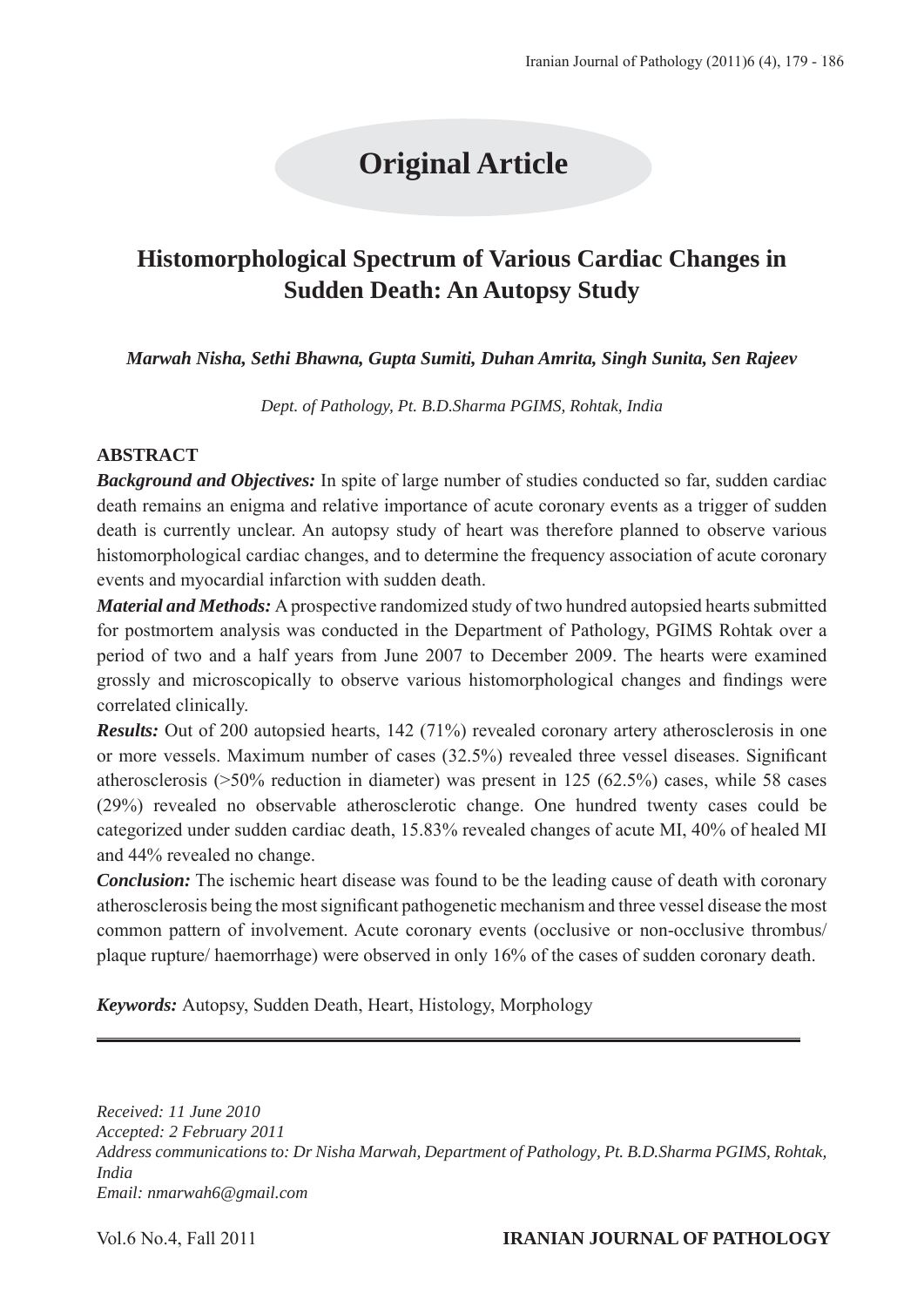### **Introduction**

espite the disparagement of the<br>ignorant and the patronizing smiles<br>of the sophisticated, the necropsy is<br>time benefice which may be with its steady. ignorant and the patronizing smiles of the sophisticated, the necropsy is time honored, which moves with its steady pace maintaining its standard, contributing to knowledge and even on occasion, stimulating the sluggard. The main objective of the autopsy is establishment of final diagnosis and determination whenever possible, of the cause of death. Cardiac autopsy is the main diagnostic tool to study various histomorphological changes in normal and diseased heart (1).

Sudden death is defined as either an unexpected natural death within 1 hour or less from the onset of symptoms; or a nonwitnessed death discovered within 24 hours in someone without prior symptoms or any prior condition that would appear fatal. Such a rapid death is often attributed to a cardiac cause. Sudden cardiac death can be prevented if high-risk patients are identified and referred to a cardiologist (2). However, in spite of large number of studies conducted so far, sudden cardiac death shift remains an enigma and relative importance of acute coronary events, as a trigger of sudden death is currently unclear (3-5). The occurrence of sudden death presents a great challenge to the general autopsy pathologist and as cardiac autopsy is the main diagnostic tool to study various histomorphological changes in normal and diseased heart, an autopsy study of heart was undertaken to establish the cause and nature of death, to determine the frequency of acute coronary lesions in sudden cardiac death.

### **Material and Methods**

We conducted a prospective randomized study on two hundred autopsied hearts submitted for postmortem analysis in Department of Pathology, PGIMS, Rohtak over a period of two and a half years from June 2007 to December 2009. Formalin fixed specimens were inspected externally, weighed and then dissected by inflowoutflow method of cardiac dissection. Whenever required, short axis method was followed (6). The heart was weighed after removal of extraneous vessels and residual postmortem blood clot. Sections were taken from right and left ventricular wall, atrioventricular junction, interventricular septum, apex, right and left coronary arteries, valves (tricuspid, mitral, pulmonary, and aortic) and stump of aorta. Both the coronaries were traced as far as possible including two major branches i.e. left anterior descending (LAD) and left circumflex of left coronary arteries. Multiple sections were taken at 4-5 mm interval. Additional sections were taken wherever necessary. Tissues were processed and subjected to paraffin section at 4 μm thickness, and then were stained with routine hematoxylin and eosin staining method (7). Various histomorphological cardiac changes were evaluated and clinically correlated. Wherever required, special staining techniques were applied, i.e. Von kossa for calcification, Von gieson for elastin and Masson's trichome for collagen.

### **Results**

Our study included 184 males and 16 females, with age ranging from newborn to 93 years. Six cases were less than 10 years, nine were between 11-20 years. Maximum number of cases belonged to 41-50 years of age group. The post fixation heart weight ranged from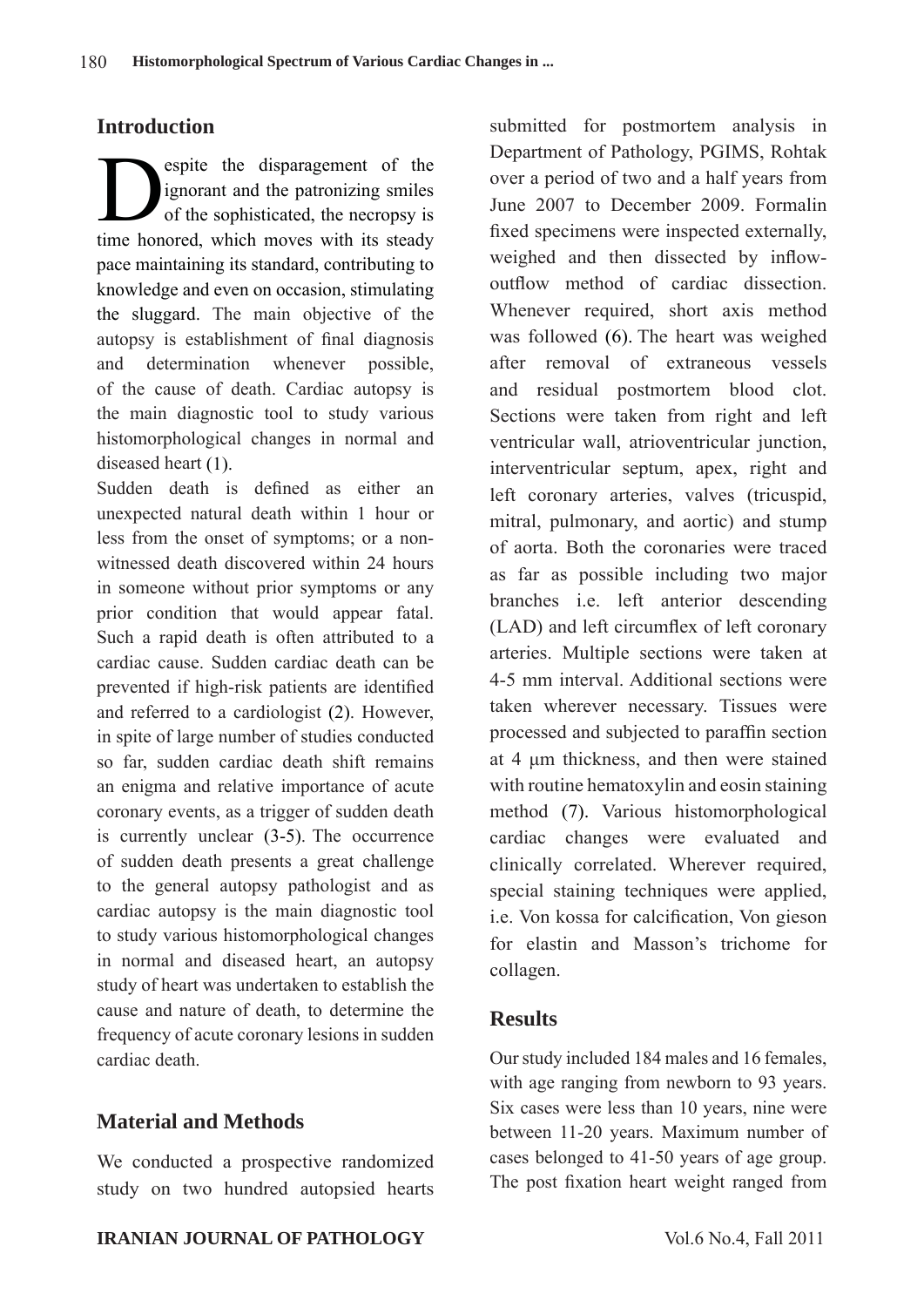20 gm to720 gm in males with average being 277 gm and 20 gm to 380 gm in females, average being 260 gm. In males, weight of heart was found to increase until sixth decade and declined thereafter while in females no particular pattern was observed. The alleged cause of death was mentioned in 107 cases only with cardiovascular causes being most common. Ninety three cases were of sudden death with no known cause.

A wide spectrum of histomorphological changes was observed, most common (36%) being Ischemic heart disease (IHD) including features of chronic IHD (25.5%), acute myocardial infarction (MI) (7%) and acute on chronic IHD (3.5%) (Table 1).

One hundred and fifteen cases revealed no significant changes in the heart. In IHD group, maximum numbers of cases were in the age group of 61-70 years. Most common pattern was diffuse involvement of heart (47.2%) i.e. involvement of all the areas including portions of left ventricular wall, right ventricular wall and interventricular septum, followed by involvement of left ventricular wall only. Isolated involvement of right ventricular wall was not observed (Table 2). No congenital anomaly was found in autopsy heart of newborn and infants and the microscopic examination of heart and vessels was unremarkable.

| Sr. No       | Findings                                 | No. of cases $(\%$ |
|--------------|------------------------------------------|--------------------|
| $\mathbf{1}$ | a. Ischaemic heart disease (IHD)         |                    |
|              | * Chronic IHD                            | 51(25.5)           |
|              | * Acute MI (with / without complication) | 14(7)              |
|              | * Acute on chronic IHD                   | 7(3.5)             |
|              | b. Cardiac hypertrophy                   | 5(2.5)             |
|              | c. Myocarditis                           | 3(1.5)             |
|              | d. Pericarditis                          | 1(0.5)             |
|              | e. Pancarditis                           | 1(0.5)             |
|              | f. Rheumatic heart disease               | 2(1)               |
|              | g. Infections – tuberculosis             | 1(0.5)             |
|              | h. Fibrosis and calcification of valves  | 5(2.5)             |
| 2.           | <b>Coronary atherosclerosis</b>          | 142(71)            |
| 3.           | Aorta                                    |                    |
|              | a. Atheromatous plaque                   | 73 (36.5)          |
|              | <b>b.</b> Aortitis                       | 1(0.5)             |
|              | c. Aneurysm                              | 1(0.5)             |
| 4.           | Age related changes in myocardium        |                    |
|              | Lipofuscin<br>a.                         | 119(59.5)          |
|              | b. Fatty infiltration                    | 5(2.5)             |

**Table 1-** Spectrum of histopathological changes in autopsied hearts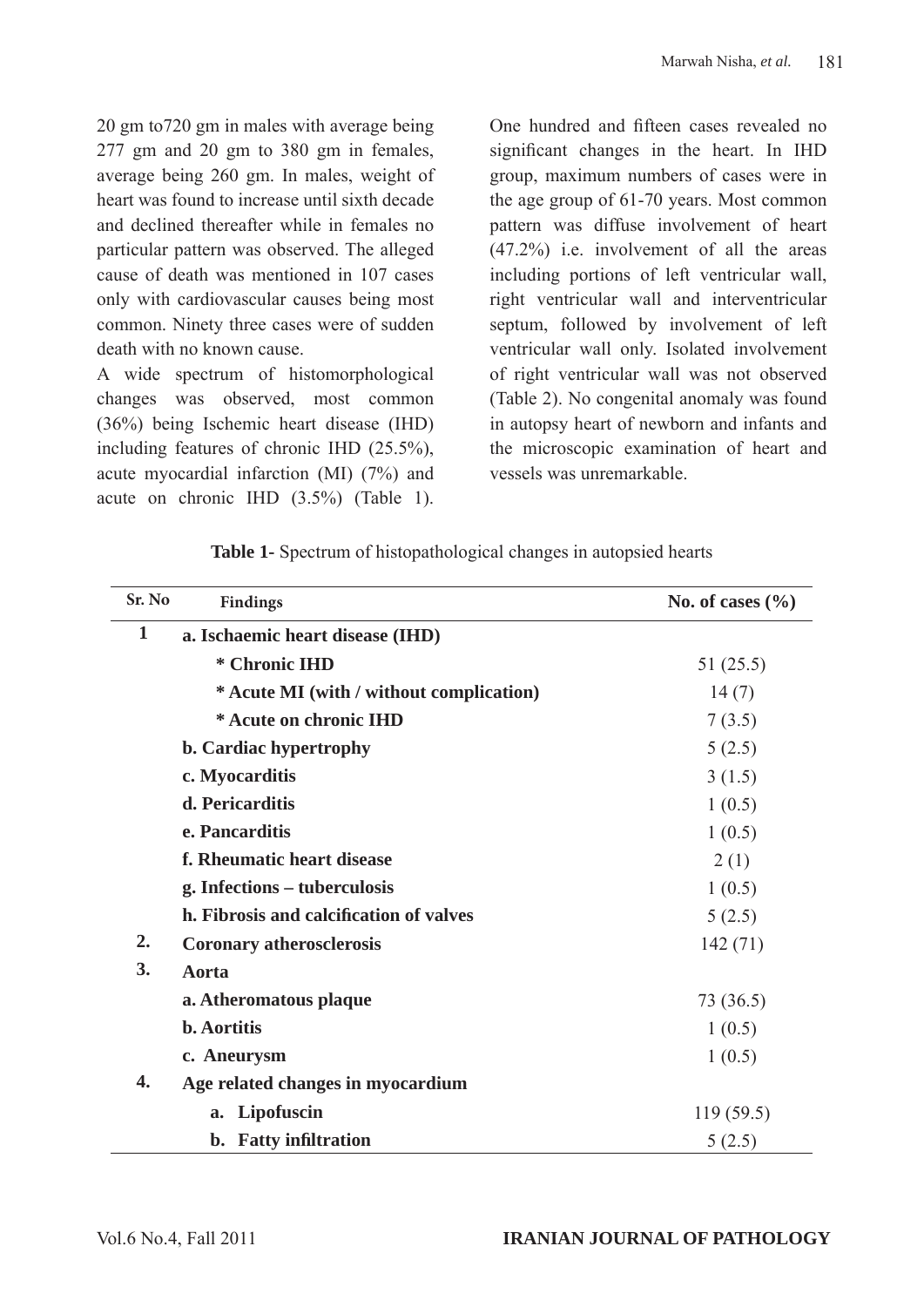|                 | <b>Chronic</b><br><b>IHD</b> | MI | <b>Acute on</b><br>chronic IHD | Total $(\% )$ |
|-----------------|------------------------------|----|--------------------------------|---------------|
| <b>Only LVW</b> | 10                           | 3  | 2                              | 15(20.83)     |
| <b>Only RVW</b> |                              |    | ۰                              |               |
| <b>Only IVS</b> | 5                            | 1  |                                | 6(8.33)       |
| LVW+IVS         | 7                            |    |                                | 8(11.11)      |
| <b>Apex</b>     | 3                            |    |                                | 4(5.55)       |
| Apex +IVS       | 2                            | 2  |                                | 5(6.94)       |
| <b>All</b>      | 24                           | 6  | $\overline{4}$                 | 34 (47.22)    |
| <b>Total</b>    | 51                           | 14 | 7                              | 72            |

**Table 2**- Frequency distribution of areas involved in ischemic heart disease

LVW (Left Ventricular Wall) RVW (Right Ventricular Wall) IVS (Interventricular Septum) IHD ( Ischemic Heart Disease)

Out of 200 autopsied hearts, 142 (71%) revealed coronary artery atherosclerosis in one or more vessels. Significant atherosclerosis (>50% reduction in diameter) was present in 125 (62.5%) cases, 58 cases (29%) revealed no observable atherosclerotic change in the sections examined. All cases aged >70 years were having significant atherosclerosis and no case in <10 years age group revealed coronary artery atherosclerosis.

In all the cases examined, Left anterior descending artery (LAD) was the most commonly involved vessels (137 cases), followed by right coronary artery (RCA) (119 cases) and left circumflex (LCx) artery (94 cases). Significant atherosclerosis was present in 119, 75, 71 cases of LAD, RCA and LCx respectively. Complicated plaques revealing atherosclerosis with calcification or acute coronary events (thrombus formation, plaque rupture and intramural hemorrhage) were observed in 53, 27, 9 cases respectively. Seven cases

of LAD revealed complete occlusion of the vessel (Table 3). Maximum cases (52%) had involvement of all the three vessels followed by one vessel (26.4%) and two vessel (21.6%) involvements. Cases with complicated atherosclerosis showed calcification, which was confirmed by Von kossa stain, and elastin fibers were found disrupted in few cases of atherosclerosis as demonstrated by Von geison stain.

Many age related changes including Lambl's excrescences (62%), lipofuscin pigment deposition (39.5%), atheromatous plaque in aorta (36.5%) and amyloid deposits  $(1\%)$ were observed.

#### **IRANIAN JOURNAL OF PATHOLOGY** Vol.6 No.4, Fall 2011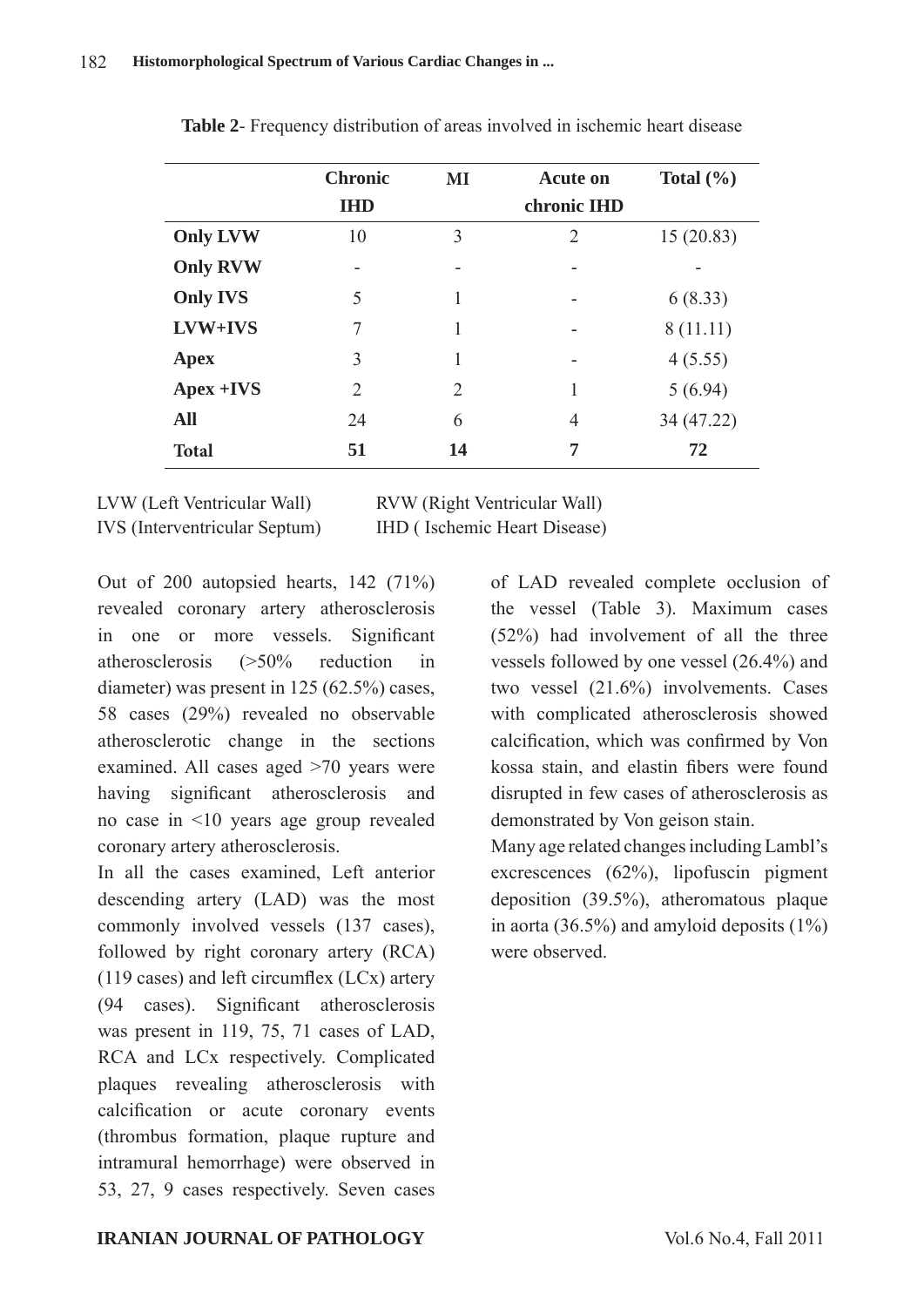|            | Atherosclerosis |     |               | <b>Complicated atherosclerosis</b> |         |              |             |                           |              |
|------------|-----------------|-----|---------------|------------------------------------|---------|--------------|-------------|---------------------------|--------------|
|            | Mild            | Mod | <b>Severe</b> | Cal.                               | T       | <b>PR</b>    | <b>Both</b> | $\mathbf{H}^{\prime}$ age | <b>Total</b> |
| <b>LAD</b> | 18              | 36  | $30*$         | $36**$                             | $11***$ | $\mathbf{R}$ |             |                           | 137          |
| <b>LCx</b> | 23              | 41  | 21            |                                    |         |              |             |                           | 94           |
| <b>RCA</b> | 24              | 44  | 24            | 25                                 |         |              |             |                           | 119          |

**Table 3-** Frequency involvement of coronary vessels

LAD= Left anterior descending Cal= Calcification

LCx=Left circumflex T= Thrombus

RCA= Right coronary artery PR= Plaque rupture

\* Complete occlusion in one case Both = Thrombus + plaque rupture

\*\* Complete occlusion in two cases H'age = Haemorrhage

\*\*\* Complete occlusion in four cases

#### **Discussion**

Keeping in mind the main aim of the autopsy pathologist i.e. to help reach the cause of death and cardiovascular causes being the most common one as mentioned in literature, the cardiac autopsies were performed with the aim to observe histomorphological spectrum that could guide solve the mystery of death, especially sudden death.

In our study, of 200 randomly chosen autopsies, there were 184 (92%) males and 16 (8%) females with maximum number of cases in 41-50 years age group. Various studies on sudden death conducted by Farb A, Thomas A, Chugh SS and others also revealed same proportion indicating that sudden natural death from all causes (cardiac and non cardiac) was more common in men  $(3-5)$ .

Out of 200 autopsied hearts, almost all the cases of ischemic heart disease had significant coronary artery atherosclerosis. In our study, maximum cases (52%) had involvement of all the three vessels followed by one vessel (26.4%) and two vessel (21.6%) involvement. When compared with other studies there was no particular pattern of involvement of coronaries, but three

vessel diseases was more common in all the studies including our study (8-13).

In cases of ischemic heart disease, we tried to find out:

The frequency distribution of various areas involved by examining atleast one section each from LVW, RVW, IVS and apex. Thirty-four of the 72 cases (47.22%) of IHD had involvement of all the areas followed by involvement of only left ventricular wall (20.83%). Isolated involvement of RVW was not seen. Our results were in accordance to those well documented in literature (14). The frequency of different forms of IHD (acute MI, acute MI with underlined changes of healed MI, healed MI) and compared them with the extent of coronary artery atherosclerosis and observed that changes of healed MI and 3 vessel disease were most common, as in studies of Farb A, Friedman, Liberthson, Davies and others (Table 4) (3,10-12,15-17).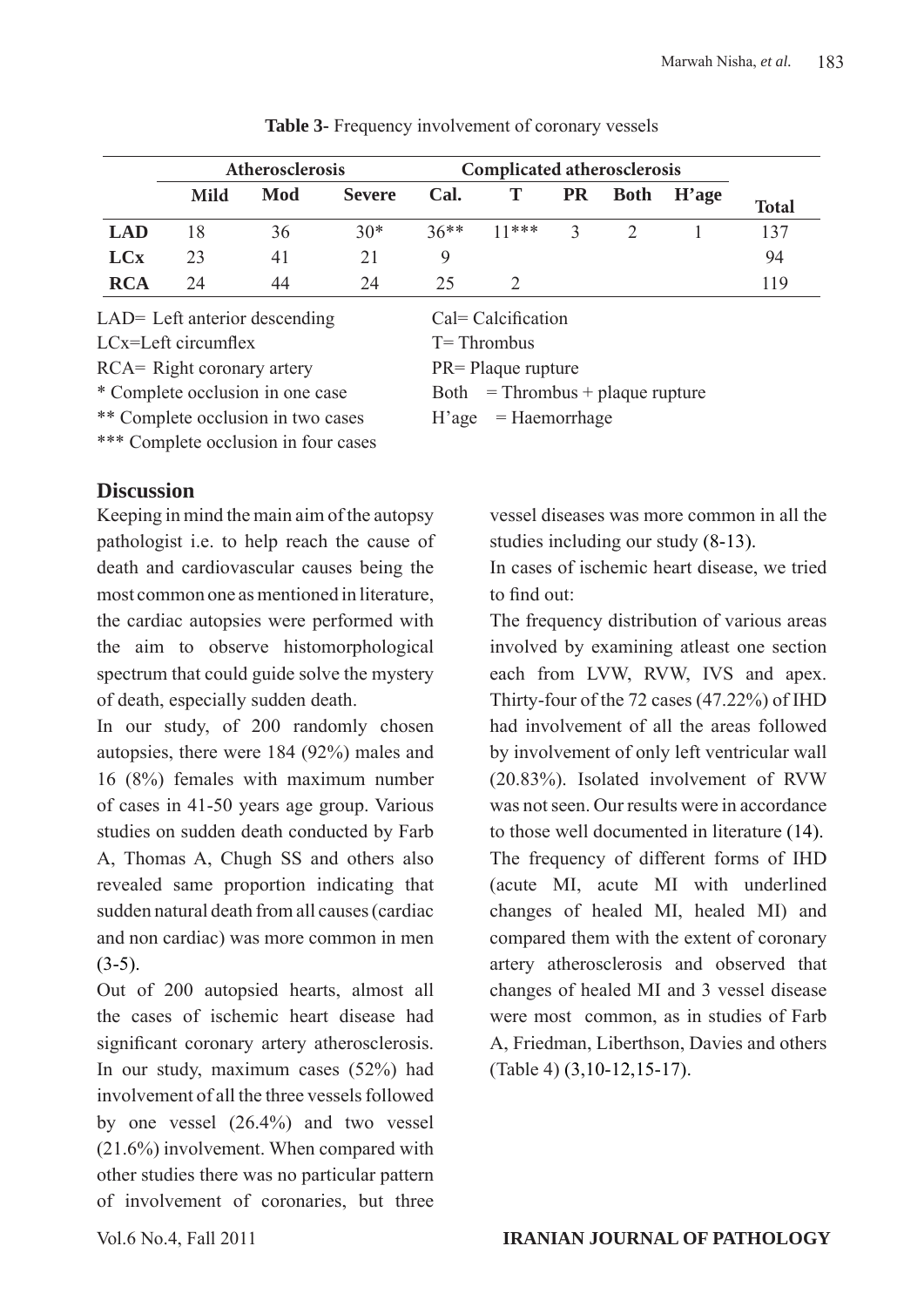|                               |                          | MI, %     |                                          |               | Coronary atherosclerosis, % No sign/ |                                  |                 |  |
|-------------------------------|--------------------------|-----------|------------------------------------------|---------------|--------------------------------------|----------------------------------|-----------------|--|
| <b>Study</b>                  |                          | (Chronic) | <b>Acute Healed Acute plus</b><br>healed | One<br>vessel | <b>Two</b>                           | Three or<br>vessels four vessels | mild<br>athero. |  |
| Friedman et al. (10)          | 12                       | 53        | <b>NA</b>                                | 15            | 19                                   | 59                               |                 |  |
| Liberthson et al. $(12)$      | 27                       | 44        | <b>NA</b>                                | 14            | 26                                   | 60                               |                 |  |
| Reichenbach et al. (16)       | 5                        | 74        | <b>NA</b>                                | 18            | 41                                   | 41                               |                 |  |
| Rissanen et al. (11)          | 77                       | 61        | <b>NA</b>                                | 11            | 31                                   | 56                               |                 |  |
| Baroldi et al. (17)           | 17                       | 82        | <b>NA</b>                                | 25            | 29                                   | 21                               |                 |  |
| <b>Warnes and Roberts (8)</b> | $\overline{\phantom{m}}$ | 44        | ÷,                                       | 16            | 27                                   | 57                               |                 |  |
| Davies et al. (15)            | 40                       | 57        | <b>NA</b>                                | 26            | 44                                   | 30                               |                 |  |
| Farb <i>et al.</i> $(3)$      | 10                       | 41        | 11                                       | 44            | 32                                   | 23                               |                 |  |
| <b>Present study</b> $(\% )$  | 19.44                    | 70.83     | 9.72                                     | 8.33          | 27.77                                | 56.94                            | 6.94            |  |

**Table 4 -** Comparison of frequencies of acute and healed mi and extent of coronary atherosclerosis

As mentioned in literature, sudden coronary death is defined as death within 6 hours of onset of symptoms from a stable medical condition / death of an individual who had been seen in stable condition less than 24 hours antemortem with at least one major coronary vessel having significant atherosclerosis (>75% reduction in cross sectional area or >50% reduction in diameter), provided no other cardiac or non cardiac cause of death was present (3-5,8- 19). In our study, 125 cases had significant atherosclerosis of one or more major coronary vessels, 120 of these cases could be categorized under sudden coronary death while five cases revealed pathologic changes of other cardiac disease including two cases of massive hypertrophy disproportionate to the degree of atherosclerosis and one case each of myocarditis, pancarditis and aortitis. Although coronary atherosclerosis is the major culprit, a wide variety of nonatherosclerotic-related cardiac disease have been associated in sudden cardiac death including cardiomyopathies, inflammatory

myocardial disease and ion channel disorders in a few studies (20,21). Examination of myocardium in cases of sudden coronary death revealed changes of acute MI (acute + acute and healed MI) in 19 cases, healed MI in 48 cases and no changes of MI in 53 cases. While observing the various types of acute coronary events, non-occlusive mural thrombus was the commonest event in all the studies, followed by plaque rupture and occlusive thrombus (Table 5) (3, 12, 22). The difference in results of various studies could be mainly due to selection of cases. Cases with history of precordial chest pain revealed active coronary lesions in more number of cases as compared to patients without warning symptoms of pain before death. Probably this was the cause of low incidence of active coronary lesions in our study. Another factor could be handling of tissues, since active coronary lesions are typically. Another factor is focal nature of the lesion, which could easily be missed if sufficient sections at 3 to 5 mm intervals are not taken.

#### **IRANIAN JOURNAL OF PATHOLOGY** Vol.6 No.4, Fall 2011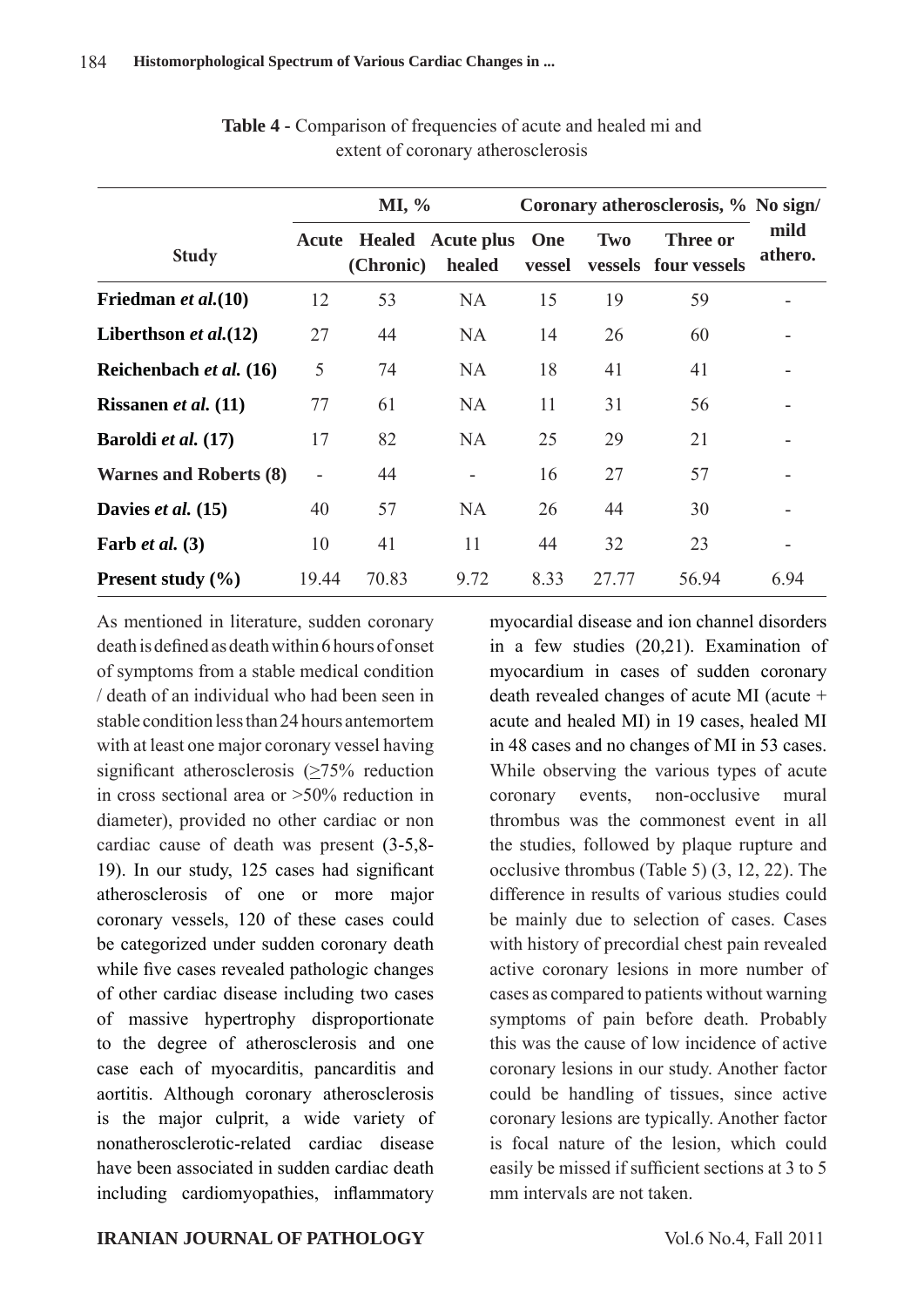|                                                         | Liberthson<br><i>et al.</i> $(12)$<br>(1974) | <b>Davies</b><br><i>et al.</i> $(22)$<br>(1992) | Farb<br><i>et al.</i> $(3)$<br>(1995) | <b>Present study</b><br>(2008)<br>$n=120$ |  |
|---------------------------------------------------------|----------------------------------------------|-------------------------------------------------|---------------------------------------|-------------------------------------------|--|
|                                                         | $n=220$                                      | $n=168$                                         | $N=90$                                |                                           |  |
| Mural thrombus $(T)$ $(\frac{9}{6})$                    | 32                                           | 43.5                                            | 40                                    | 7.5                                       |  |
| Occlusive thrombus $(\% )$                              | Ξ.                                           | 29.8                                            | 23                                    | 3.3                                       |  |
| <b>Plaque rupture</b><br>$(PR)/ (T+PR)$ $(\frac{9}{6})$ | 56                                           | 77                                              | 30                                    | 4.2                                       |  |
| Haemorrhage $(\% )$                                     | 2                                            | -                                               | 7                                     |                                           |  |
| No acute lesion $(\% )$                                 |                                              | 19                                              | 43                                    | 84                                        |  |

**Table 5-** Comparison of frequency distribution of acute coronary events in case of sudden cardiac death

Many age related changes including lambl's excrescences (62%), lipofuscin pigment deposition (39.5%), atheromatous plaque in aorta (36.5%) and amyloid deposits  $(1\%)$ were observed in many cases. The incidence of these changes was found to increase with each decade. Few findings such as coronary atherosclerosis (71%), myocardial fibrosis (29%), valvular fibrosis, and calcification (2.5%), although regarded as normal ageing process, have pathological association with chronic ischemic heart disease and distinction between the two is difficult.

In the end, we tried to correlate the pathological changes with alleged cause of death (COD), if mentioned, and to find out the probable cause of death in cases of sudden death with no known cause. The histopathological changes of ischemic heart disease correlated in many cases with the alleged COD mentioned in police papers e.g. heart attack, chest pain or cardiac arrest. There were more chances to get the features of MI if patient presented with heart attack/ chest pain. Features of chronic IHD associated with coronary atherosclerosis were found in many cases with some other alleged COD e.g. cold, accident, drug abuse or some chronic illness like diabetes, indicating that their could just be a precipitating factor over the underlying diseased heart.

Chronic IHD associated with atherosclerosis (24.73%) or only significant atherosclerosis (21.5%) were also seen in significant number of cases without known cause of death, providing the significance of autopsy to determine the cause of death or at least to indicate the probable cause of death.

### **Conclusion**

 Ischemic heart disease may be the leading cause of death with coronary atherosclerosis being the most significant pathogenetic mechanism and three-vessel disease the most common pattern of involvement, same fact emphasized by other authors.

We also attempted to evaluate the prevalence of acute coronary events or myocardial infarction and their relation to sudden death. Reported frequency of acute coronary lesions varied from <20% to 80% of cases in previous studies and in cases lacking active lesions, sudden death has been attributed to healed MI/ arrythmia/ vasospasm. In our study, acute coronary events although considered as a trigger for sudden death were found only in some cases, in others probably arrythmias/ vasospasm could be the cause of death. Great variability in incidence of these events could also be attributed to pattern of selection of cases/ sampling of tissue.